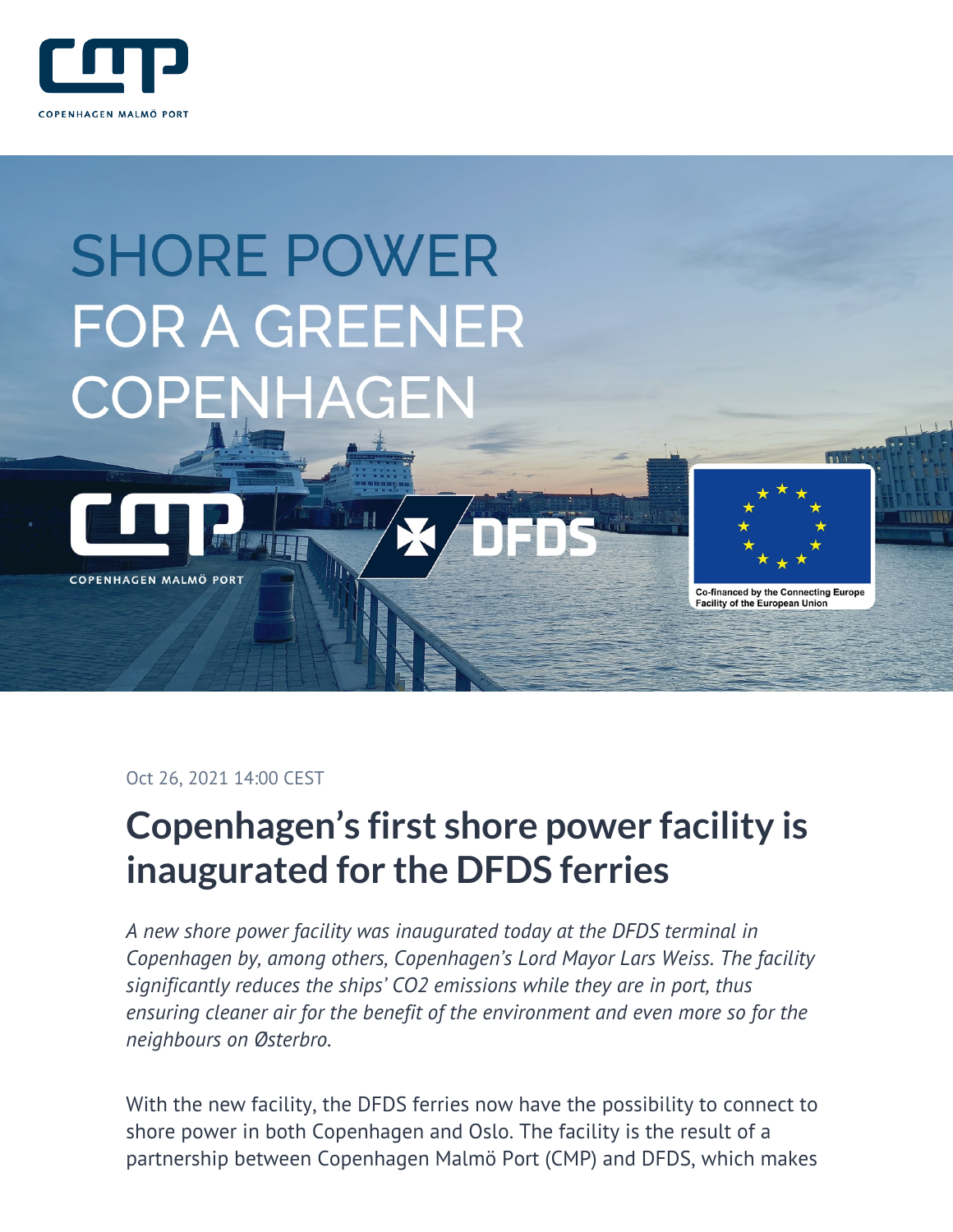it possible to switch off the ships' generators in port and thereby significantly reduce the emission of air pollutants and particles.

The Lord Mayor of Copenhagen, Lars Weiss, participated in the inauguration of the facility when Pearl Seaways was connected just this morning.

"With the new shore power facility, we are taking an important step towards a Copenhagen with less air pollution. It is good for both the climate and the neighbours of the port that the ferries can now turn off the diesel engine and connect to climate-friendly electricity when they dock. I also look forward to establishing shore power for the cruise ships at Langelinie and in Nordhavn, as soon as Folketinget has changed the legislation," says the Lord Mayor of Copenhagen, Lars Weiss (S).

At CMP and DFDS, there is a lot of joy and satisfaction that the ferries now can connect to shore power and thus move in a greener direction.

"Today's inauguration of the shore power facility for the DFDS ferries marks a very important step in our efforts to make the port activities in Copenhagen greener. I would like to thank DFDS, our technical advisor COWI and our general contractor Actemium for their efforts in working together to realise the project, which will have a significant great climate and environmental benefit," comments Barbara Scheel Agersnap, CEO of Copenhagen Malmö Port.

"I am proud to present the first shore power facility in Copenhagen for the benefit of both passengers and the local environment. This is the rewarding result of a solid partnership between CMP, Actemium and DFDS. We are facing the green transition, which is enormously complex, and it is precisely partnerships and joint efforts such as this that are essential when we need to develop green, innovative solutions and move in the right direction," remarks Peder Gellert Pedersen, Executive Vice President and Head of Ferry Division at DFDS.

The shore power facility for DFDS is the first in Copenhagen, but this will not be the last. In 2024, cruise ships in the port in Copenhagen are expected to be able to use shore power when they dock at Ydre Nordhavn and at Langelinie in Østerbro.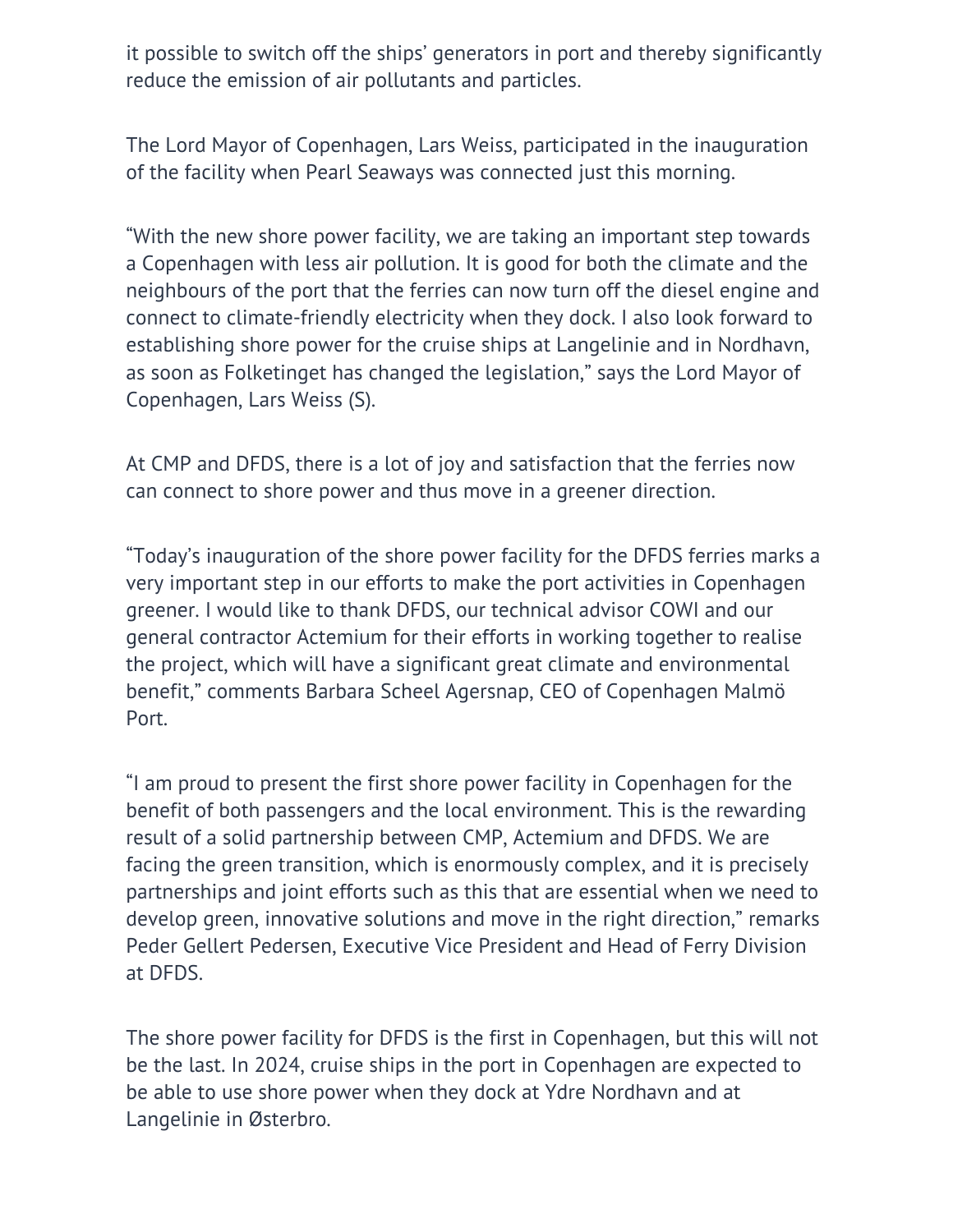"We are pleased that shore power is finally coming to Copenhagen. And this facility will not be the only shore power facility in Copenhagen. Right now we are working on finding advisors for the work to establish shore power for the city's cruise ships in Ydre Nordhavn and on Langelinie, so that in the future we can ensure lower CO2 emissions from the ships - and thereby cleaner air to Copenhageners," says By & Havn's CEO Anne Skovbro.

## **For additional information, please contact:**

Ulrika Prytz Rugfelt, PR & Corporate Communications Manager, Copenhagen Malmö Port ABE-mail: ulrika.prytz@cmport.com, Telephone: +46 (0)70 252 00 98.

Nicole Seroff, Director, Communications, DFDS E-mail: niser@dfds.com, Telephone: + 45 31 16 28 47.

Lord Mayor of Copenhagen Lars Weiss, via press consultant Ulrich Harre E-mail: b80h@okf.kk.dk, Telephone +45 2486 5023

#### **For information regarding shore power for cruise ships calling in Copenhagen:**

Kristian Wederkinck Olesen, Communications Manager, By & Havn: E-mail: kwo@byoghavn.dk Telephone no.: + 45 3053 5004

#### **Some facts in brief**

•During the test period, from the end of August to October 25, CO2 emissions have been reduced by about 69 tonnes and diesel consumption by 154 m<sup>3</sup>.

•The investment amounts to approximately DKK 15 million and has been cofinanced by the EU at 20 percent.

•According to COWI's March 2019 report "An Analysis of Alternative Energy Sources for Cruise Ships" (commissioned by the City of Copenhagen), it is estimated that the connection of shore power to DFDS ferries will result in an annual reduction in emissions of approximately 912 tonnes of carbon dioxide, 18 tonnes of NOx and 0.4 tonnes of particulates. Overall, this